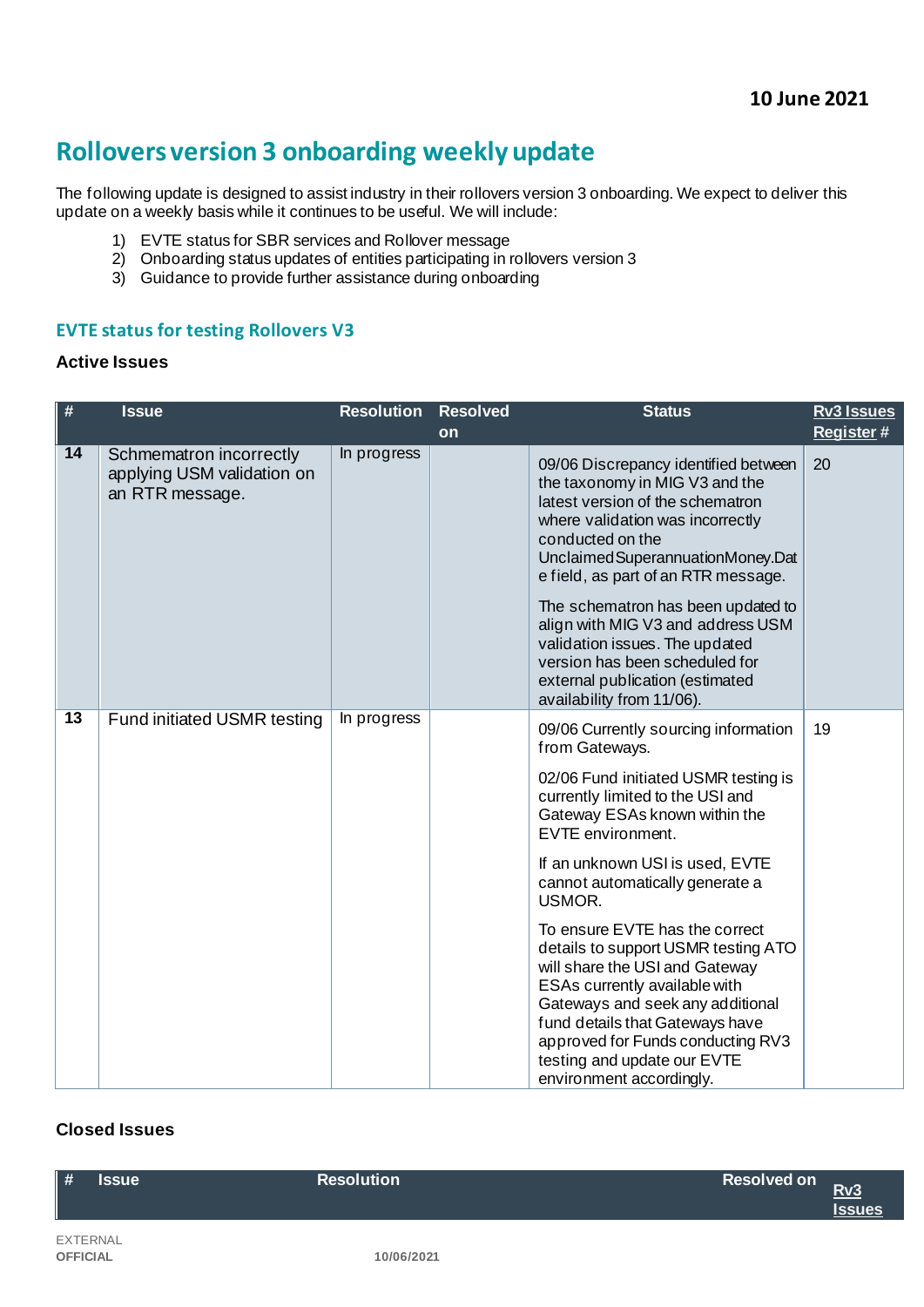|    |                                                                                                                                                                                                                                                                                                                                                                                       |                                                                                                                                                                                                                                                                                                                                                              |                     | <b>Register</b><br># |
|----|---------------------------------------------------------------------------------------------------------------------------------------------------------------------------------------------------------------------------------------------------------------------------------------------------------------------------------------------------------------------------------------|--------------------------------------------------------------------------------------------------------------------------------------------------------------------------------------------------------------------------------------------------------------------------------------------------------------------------------------------------------------|---------------------|----------------------|
| 12 | 12.05.2021<br>G2B test scenario USM 6.6<br>currently unavailable to<br>test.                                                                                                                                                                                                                                                                                                          | 18/05 System fix deployed and confirmed<br>$\bullet$<br>successful. USM6.6 available for testing.<br>12/05 USM6.6 - currently under investigation.<br>$\bullet$                                                                                                                                                                                              | 18 May 2021         | 18                   |
| 11 | 04.05.2021<br>G2B test scenario USM 6.7<br>currently unavailable to<br>test.                                                                                                                                                                                                                                                                                                          | 18/05 System fix deployed and confirmed<br>$\bullet$<br>successful. USM6.7 available for testing.<br>11/05 USM6.7 - investigation complete, fix<br>$\bullet$<br>identified. Anticipate test will be available from<br>18/05.<br>04/05 Issues identified with test scenario USM6.7.<br>$\bullet$                                                              | 18 May 2021         | 17                   |
| 10 | 25.03.2021<br><b>Provision of updated</b><br>sample payload data                                                                                                                                                                                                                                                                                                                      | 29/04 - Rollover Sample Message Instances<br>$\bullet$<br>(payload samples) published and available at:<br>https://softwaredevelopers.ato.gov.au/rolloverV3                                                                                                                                                                                                  | 29 April 2021       | 16                   |
| 9  | 26.04.2021<br><b>RASOR incorrectly setting</b><br>identifier scheme values<br>for TFN and ID.                                                                                                                                                                                                                                                                                         | 29/04 - Fix confirmed successful.<br>$\bullet$<br>28/04 – Fix identified and deployed on 28 April.<br>$\bullet$<br>Reissued test on 28 April. Resolution pending<br>confirmation of successful fix.<br>26/04 - EVTE issue identified for investigation.<br>$\bullet$<br>RASOR being rejected at Gateway due to invalid<br>event item scheme parameter value. | 29 April 2021       | 15                   |
| 8  | 01.04.2021<br><b>Internal ATO factors</b><br>affecting the information in<br>our test data for P2P (both<br><b>B2B and G2B including in</b><br>EVTE) are currently being<br>considered and are likely<br>to require updates to our<br>test data.                                                                                                                                      | 23/04 EVTE refresh completed and testing<br>$\bullet$<br>recommenced.<br>14/04 Updated test data published.<br>$\bullet$                                                                                                                                                                                                                                     | 23 April 2021       | 13                   |
| 7  | 12.02.2021<br><b>Recent whitelist</b><br>configuration and<br>certificate changes<br>introduced connection<br>errors impacting one<br>gateway.                                                                                                                                                                                                                                        | 25/2: Data fix implemented on 23 February. Fix<br>$\bullet$<br>verified with impacted gateway.                                                                                                                                                                                                                                                               | 23 February<br>2021 | $\overline{7}$       |
| 6  | 10.02.2021<br><b>EPF test scenario for</b><br><b>SMSF missing the SMSF</b><br>Alias in the ebMS header<br>properties<br>Identified through<br>interoperability testing<br>Root cause: EPF code<br>$\bullet$<br>regressed since the<br>original EVTE<br>deployment.<br>Issue does not impact<br>$\bullet$<br>EPF test scenarios for<br>APRA funds.<br>Code remediation in<br>progress. | Remediation to restore correct code for EPF test<br>$\bullet$<br>scenarios with SMSF test data<br>25/2: Deployed to EVTE on 20 February, fix being<br>$\bullet$<br>verified with impacted Gateway<br>2/3: Fix verified.<br>$\bullet$                                                                                                                         | 20 February<br>2021 | 6                    |
| 5  | 4.02.2021<br><b>RA with SMSF Test</b><br>scenario was not<br>previously enabled.<br>Test data was enabled 4<br>February - scenario has<br>been tested successfully.                                                                                                                                                                                                                   | RA Test scenarios with SMSF data enabled on 4<br>$\bullet$<br>February.                                                                                                                                                                                                                                                                                      | 4 February<br>2021  | 5                    |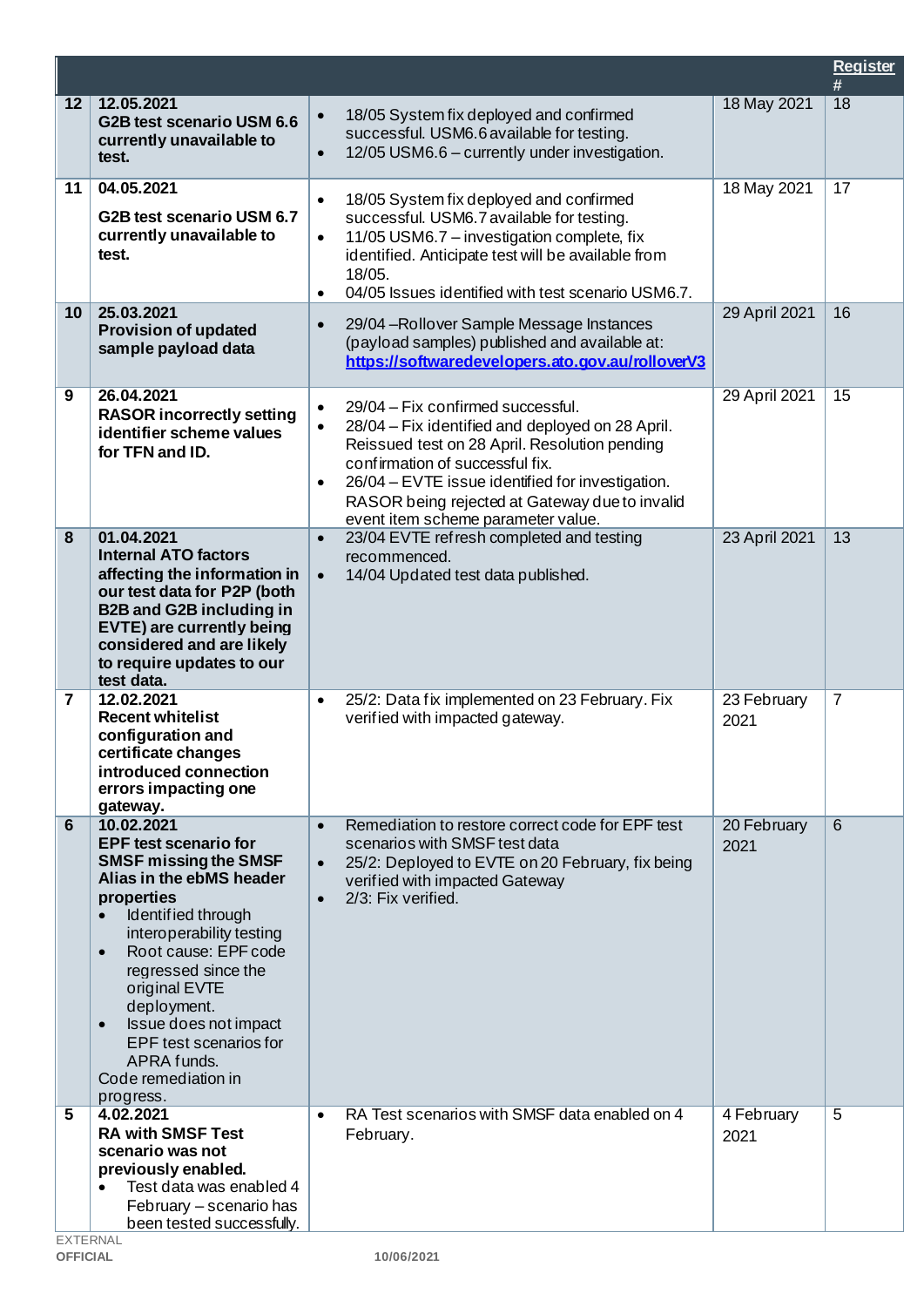| $\overline{\mathbf{4}}$ | <b>EPF Test Scenarios in</b><br><b>EVTE updated with SMSF</b><br>data<br>Additional SMSF data for<br>$\bullet$<br><b>EPF</b> test scenarios<br>circulated to industry<br>representatives (GOM,<br>ASP and gateways<br>currently testing) for<br>review, with no feedback<br>received by 4 February<br>2021.<br>EVTE updated to align<br>$\bullet$<br>with EPF SMSF data<br>shared for consultation<br>on 4 February. |                                                                           | 4 February<br>2021 (hotfix) | $\overline{4}$ |
|-------------------------|----------------------------------------------------------------------------------------------------------------------------------------------------------------------------------------------------------------------------------------------------------------------------------------------------------------------------------------------------------------------------------------------------------------------|---------------------------------------------------------------------------|-----------------------------|----------------|
| 3                       | 29.01.2021<br>[Defect] EVTE Test<br>Harness unavailable on 20<br>Jan 2021 preventing<br>testing of RA<br>Caused by internal<br>environment issue<br>impacting outbound<br>messages.<br>Resolved by the end of<br>the day on 29 Jan 2021.                                                                                                                                                                             | Resolved by the end of the day.<br>$\bullet$                              | 29 January<br>2021          | 3              |
| $\overline{2}$          | 15.01.2021<br>[Defect] EPF ContextID<br>greater than 40 characters<br>issue<br>Identified through<br>$\bullet$<br>interoperability testing.<br>Scenario has been<br>$\bullet$<br>tested successfully with<br>an EPF for an APRA<br>fund.                                                                                                                                                                             | EPF ContextID reduced to a value less than 40<br>$\bullet$<br>characters. | 2 February<br>2021 (hotfix) | $\overline{2}$ |
| 1                       | 15.12.2021<br>[Defect] RA and RAS<br>sample payloads<br>contained 8 digit TFNs<br>instead of 9 digit TFNs<br>Identified through early<br>$\bullet$<br>review of RA test files<br>provided.<br>Shared with ATO on 15<br>$\bullet$<br>Dec 2021<br>RA and RAS data change<br>release on 4th Jan to EVTE.                                                                                                                | RA and RAS test scenarios updated with 9- digit<br>$\bullet$<br>TFNs.     | 4 January<br>2021 (hotfix)  | 1              |

# **EVTE status by test scenario grouping** *(no change from last update)*

|   | <b>Test scenario group</b>                              | <b>Status</b>            |
|---|---------------------------------------------------------|--------------------------|
|   | ATO initiated USM Rollover Request                      | <b>Available to test</b> |
| 2 | Gateway respond to Test 1 with USMOR                    | <b>Available to test</b> |
| 3 | Gateway initiate USM Rollover Request                   | <b>Available to test</b> |
| 4 | ATO respond to Test 3 with USMOR (automatic)            | <b>Available to test</b> |
| 5 | ATO initiate EPF for APRA to APRA (no gateway response) | <b>Available to test</b> |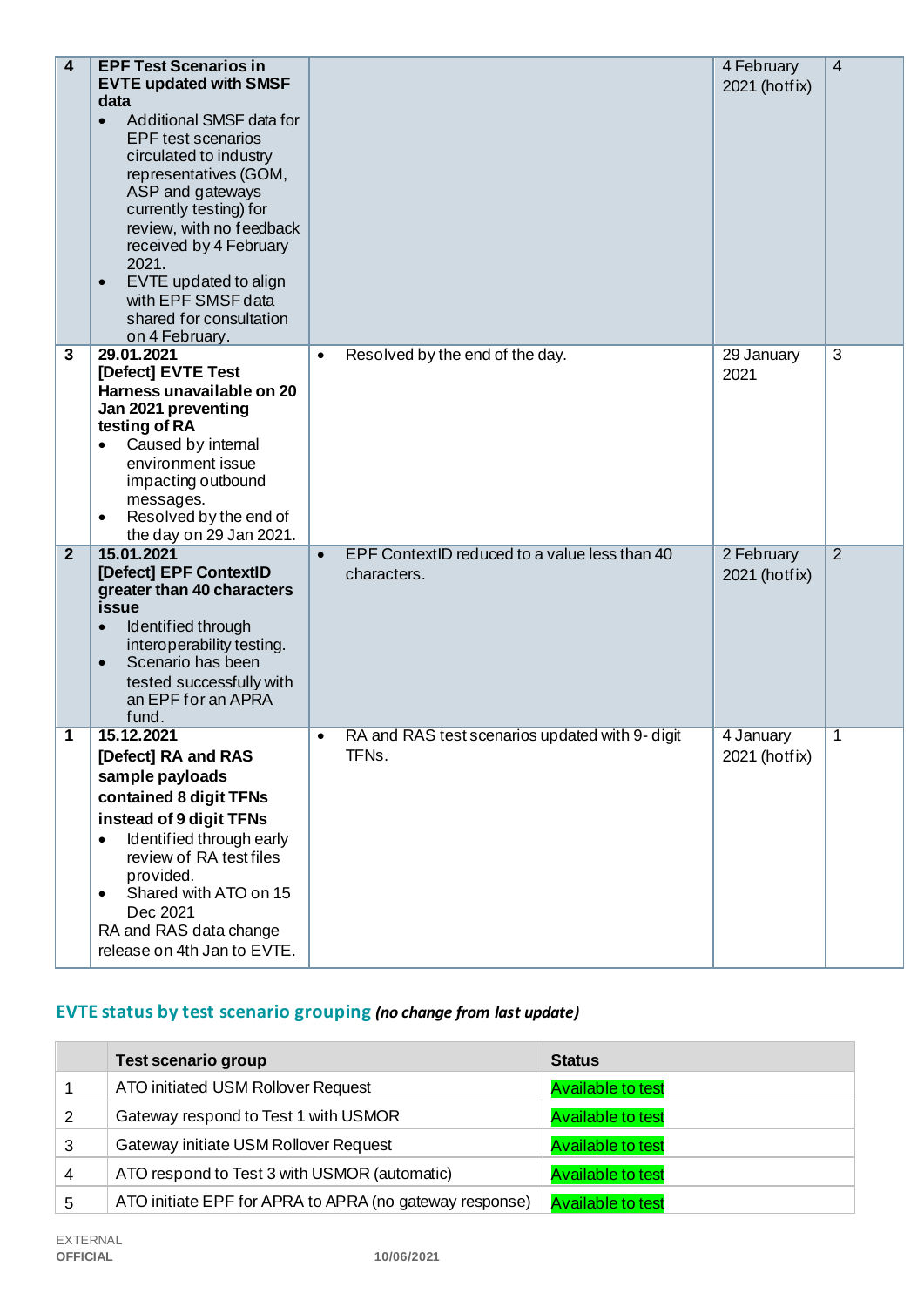| 6               | ATO initiate EPF for SMSF to SMSF (no gateway response) | <b>Available to test</b> |
|-----------------|---------------------------------------------------------|--------------------------|
| 7               | ATO initiate EPF for APRA to SMSF (no gateway response) | <b>Available to test</b> |
| 8               | ATO initiate EPF for SMSF to APRA (no gateway response) | <b>Available to test</b> |
| 9               | ATO initiate S20c Request                               | <b>Available to test</b> |
| 10              | Gateway respond to Test 9 with S20c Error Response      | <b>Available to test</b> |
| 11              | ATO initiate RA Request                                 | <b>Available to test</b> |
| 12 <sub>2</sub> | Gateway respond to Test 11 with RAER                    | <b>Available to test</b> |
| 13              | Gateway initiate RAS Request                            | <b>Available to test</b> |
| 14              | ATO respond to Test 13 with RASOR (automatic)           | <b>Available to test</b> |
| 15              | ATO initiate RA Request for SMSF                        | <b>Available to test</b> |
| 16              | Gateway respond to Test 15 with RAER for SMSF           | <b>Available to test</b> |
| 17              | Gateway initiate RAS Request for SMSF                   | <b>Available to test</b> |
| 18              | ATO respond to Test 17 with RASOR (automatic) for SMSF  | <b>Available to test</b> |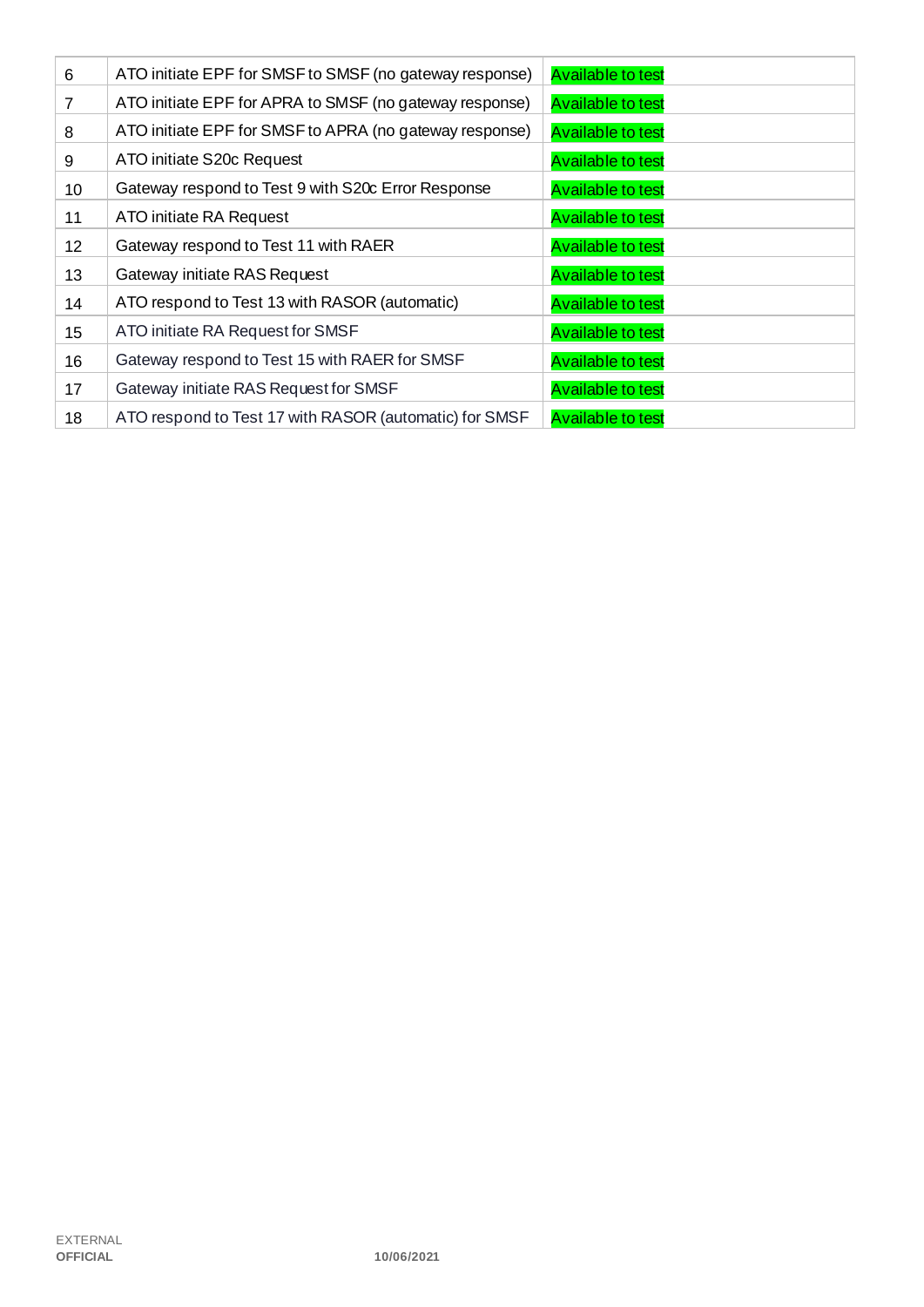## **EVTE testing progress**

*(Gateway EVTE testing progress reflects completion of the 18 testing groups above)*

- Seven gateways have completed testing.
- One gateway is currently testing and has successfully completed 72% of test scenarios.

#### **Gateway to gateway interoperability testing (update provided by GNGB)** *(no change from last update)*

All gateways have completed gateway to gateway interoperability testing for Rollovers v3.

#### **G2B Testing**

- Two funds/administrators/providers have fully completed their G2B testing
- Seven funds/administrators/providers are currently undertaking G2B testing

#### **EVTE status for SVS and SMSFmemberTICK Service** *(no change from last update)*

- May 2020 full suite of SVS and SMSF verification services available in EVTE
- Seven DSPs have completed EVTE testing and are ready for production whitelisting, pending industry readiness
- Four other DSPs are currently testing
- No issues have been identified requiring changes.

#### **EVTE release history for testing Rollovers V3** *(no change from last update)*

- Rollover v3 progressively released into EVTE through July to October 2020
- Conformance suite scenarios and test data for RA, RAS and EPF (initial version) was released on 12 December 2020 (standard monthly cycle)
- USM Reason Code taxonomy change was released on 12 December 2020 as planned (standard monthly cycle)
- RA & RAS ProductType Code taxonomy change was released in EVTE 16 January 2021 as planned (standard monthly cycle)
- [Rollover v3 Conformance testing guide](https://softwaredevelopers.ato.gov.au/rolloverV3) was updated to include Rv2 scenarios and published on 1 April 2021
- [SuperStream Rollovers V3 Test Data Scenario](https://softwaredevelopers.ato.gov.au/sites/default/files/2021-04/SuperStream_RolloversV3_Test_Data_Scenario_V1.0.xlsx) spreadsheet was updated to include new test data (see active issue 8) and released on 12 April 2021
- [Rollover v3 Conformance testing guide](https://softwaredevelopers.ato.gov.au/rolloverV3) was updated to align testing scenarios, latest version (v0.8) published on 29 April 2021
- [Rollover Sample Message Instances](https://softwaredevelopers.ato.gov.au/rolloverV3) (payload samples) published 29 April 2021
- [MAAS Conformance Suites and payloads](https://standardbusinessreporting.sharefile.com/home/shared/fod63f12-7bbb-4c61-96e7-33dc9eae4d9a) published in SBR Sharefile 06 May 2021
- MAAS EVTE code deployed and DSPs re-whitelisted 10 May 2021
- [SMSF Alias Lookup Table](https://softwaredevelopers.ato.gov.au/supervalidationservices) published 10 May 2021
- [MATS Conformance Suites and payloads](http://standardbusinessreporting.sharefile.com/) published in SBR Sharefile 18 May 2021.

#### **ATO Superannuation servicesstatus and maintenance times**

[ATO Superannuation Dashboard Status](https://sses.status.ato.gov.au/) <https://sses.status.ato.gov.au/>

[System maintenance | Australian Taxation Office \(ato.gov.au\)](https://www.ato.gov.au/General/Online-services/System-Maintenance/) <https://www.ato.gov.au/General/Online-services/System-Maintenance/>